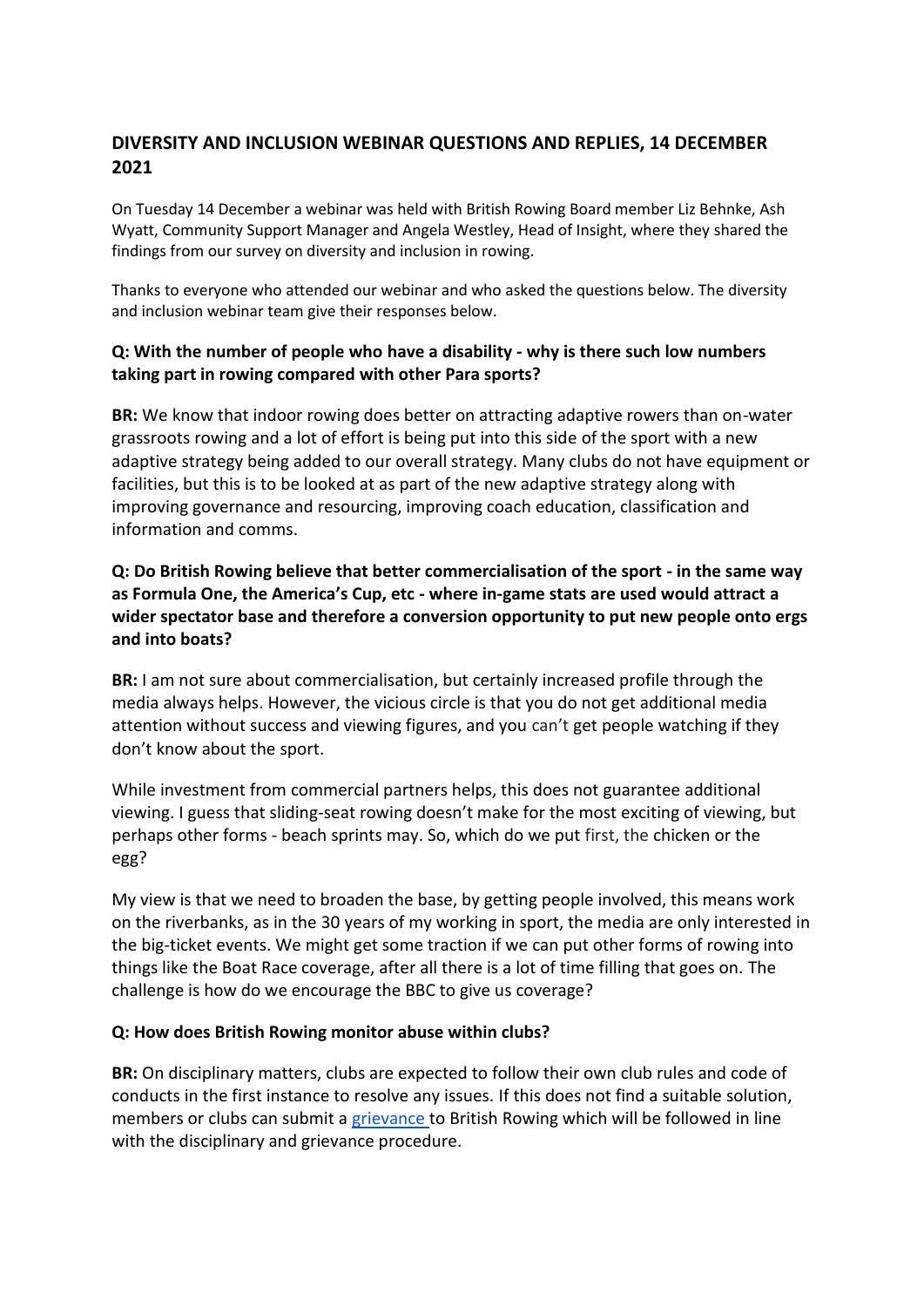[Safeguarding](https://www.britishrowing.org/knowledge/safeguarding/) concerns for children (under 18) or adults at risk should be reported to the club welfare officer who should report it to British Rowing, but you can also seek support from the Lead Safeguarding Officer at [lso@britishrowing.org](mailto:lso@britishrowing.org)

If you require support with a concern to do with equality, that may sit outside of safeguarding or governance, then you can reach out to the Equality, Diversity and Inclusion lead at British Rowing at [inclusion@britishrowing.org](mailto:inclusion@britishrowing.org)

- **Q: I am surprised that in the themes to address we are missing:**
- **1. Ease of accessing the sport (think football or basketball)**
- **2. Visibility of the sport and how we need to increase it**
- **3. Competition with other sports especially those with more lucrative futures**
- **4. How we work together towards tangible efforts and initiatives to promote D&I.**

The themes you raise are all valid ones and did come through in the research and we did have some ideas for solutions, however they have not been pulled out specifically from a D&I angle, as they are relevant areas to address to attract anybody new to the sport.

We know that having access to water is key, which is why pushing indoor rowing is important and we are already doing this, but of course can always do more. Sadly, outdoor rowing will always be more challenging to make as high profile as sports such as basketball or football due to the lack of water in many parts of the country, but access to indoor rowing is much easier as there are ergos in gyms, schools, community centres, to name but a few

On visibility of the sport, this needs media coverage to help us, and the right imagery, and again this is in the list of solutions. We will always be in competition with other sports, and we need to push the benefits of rowing (of which there are many) and people are mostly unaware of these so a big comms push would help, but also word of mouth.

You are absolutely right in us working together on this and this is very much what we would intend to do. Our Action Plan is being worked up and there is a lot more detail in there of what is needed.

## **Q: How can we enable the equipment needed for greater inclusion - for example, Leicester RC's lift was broken and we're needing to fundraise. Why isn't there a central fund that can be accessed to help with this?**

**BR:** There isn't a 'central fund' as yet, but if clubs need support like this get in touch with the [Club Support](mailto:clubsupport@britishrowing.org) team at British Rowing - they will be able to offer support and recommend ways to access potential funding.

The British Rowing Charitable Foundation has been set up to raise funds for grassroots rowing and they will support clubs with grants. The charity is called [Love Rowing](https://www.loverowing.org/) and their mission is to open up access and inclusive programmes for all. They are still relatively new and cannot support everyone, but funding is starting to be rolled out.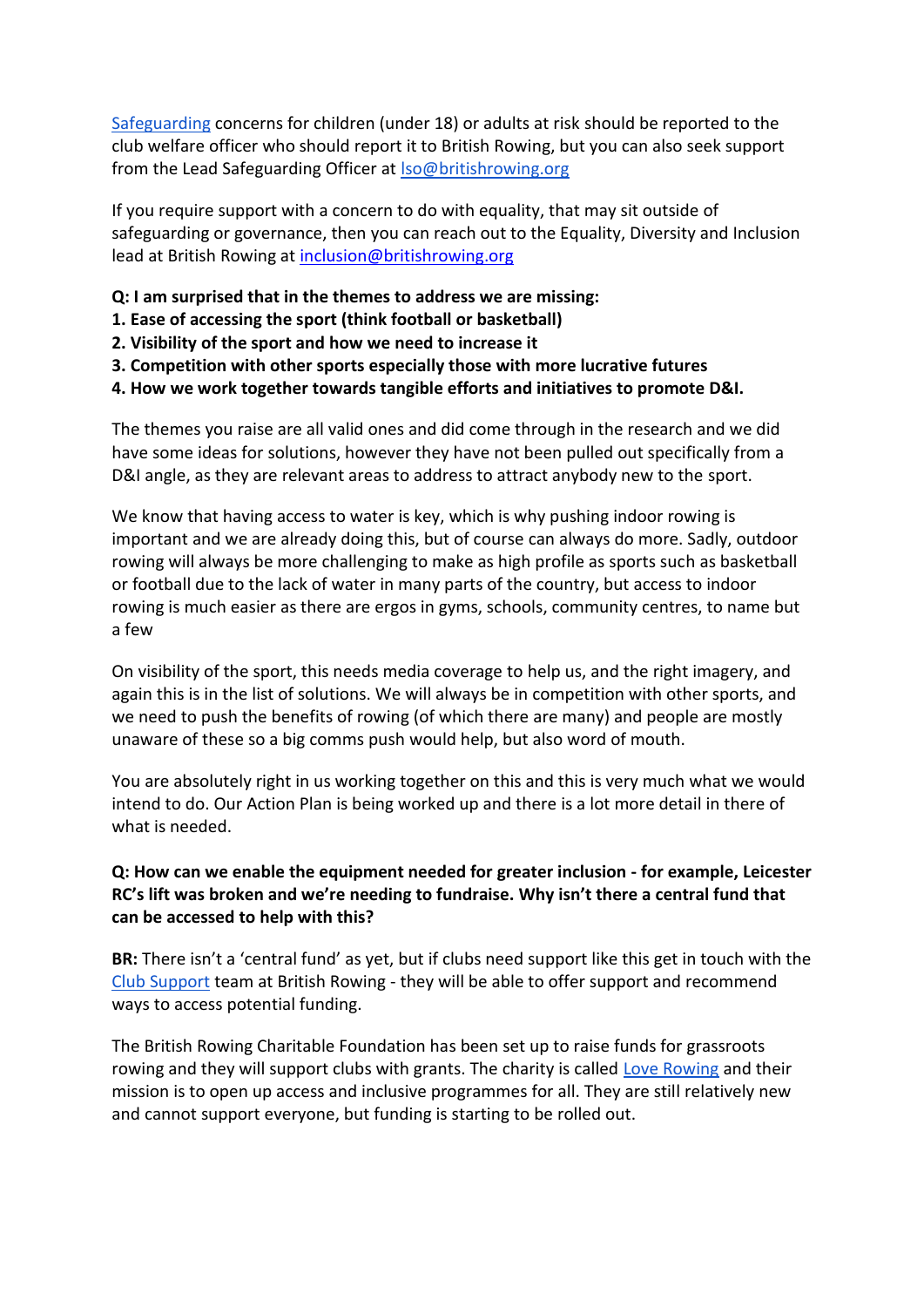However, it is worth having a conversation with them to let them know about your club and what you need help with. The right person to speak to is Sally Corander at [sally.corander@loverowing.org](mailto:sally.corander@loverowing.org)

### **Q: It makes sense that British Rowing focus on Britain-first, however, how much interaction do we have with other nations on what they are doing, where they are winning in D&I and collaborating with them? Global inclusion equals local inclusion.**

**BR:** There is a lot of interaction with other nations, and we are always looking at how we can work together and share on the global stage. There has been an initiative with coaching rowing in Africa [here.](https://www.britishrowing.org/2012/12/can-your-club-help-african-rowers/)

I attended a World Rowing conference on behalf of British Rowing a couple of years ago, and it looks like we were a long way ahead of many other nations on women in rowing.

### **Q: Hi – I'm projects officer for a fixed seat pilot gig rowing club in Sussex. I think the themes are really relevant and match some of the experiences I've seen among coastal rowing clubs locally. I wonder if anyone has any thoughts on attracting less represented groups to the sport? Thanks.**

**BR:** The kind of approach that Ash mentioned with the Lea seemed to work well - going and talking to local community groups, inviting them along for social events, talking to people on beach fronts etc. It's not likely that they will approach you if they do not think of it as a sport for them, so it is about making an effort to engage with them and inviting them in, in a safe and welcoming environment.

Also, some of the things we heard in the research indicated that how club websites look and feel are key to whether someone is likely to feel welcome. Do they see people like them in the imagery? What is the tone of voice? Does it *feel* inclusive to all?

The British Rowin[g Inclusive Club Guide s](https://www.britishrowing.org/wp-content/uploads/2018/03/British-Rowing-Inclusive-Club-Guide-2018.pdf)ets out a framework for how to create an inclusive club and goes through these considerations in more detail.

#### **Q: It is great to see British Rowing taking this so seriously. What practical support is available from British Rowing for clubs committed to D&I - and what's in the pipeline?**

**BR:** British Rowing has compiled a Diversity and Inclusion Action plan, with all teams contributing actions to embed inclusion across the whole organisation.

Love Rowing has been created to support and prime inclusive rowing projects. The Community Support team are available to support clubs to become more inclusive, design new projects, funding applications and adaptive support. The [British Rowing Inclusive Club](https://www.britishrowing.org/wp-content/uploads/2018/03/British-Rowing-Inclusive-Club-Guide-2018.pdf)  [Guide s](https://www.britishrowing.org/wp-content/uploads/2018/03/British-Rowing-Inclusive-Club-Guide-2018.pdf)ets out a framework for creating an inclusive club environment.

In the pipeline are: a club diversity programme to support clubs to share and drive best practice in the clubs, a mentoring programme to develop a diverse young group of future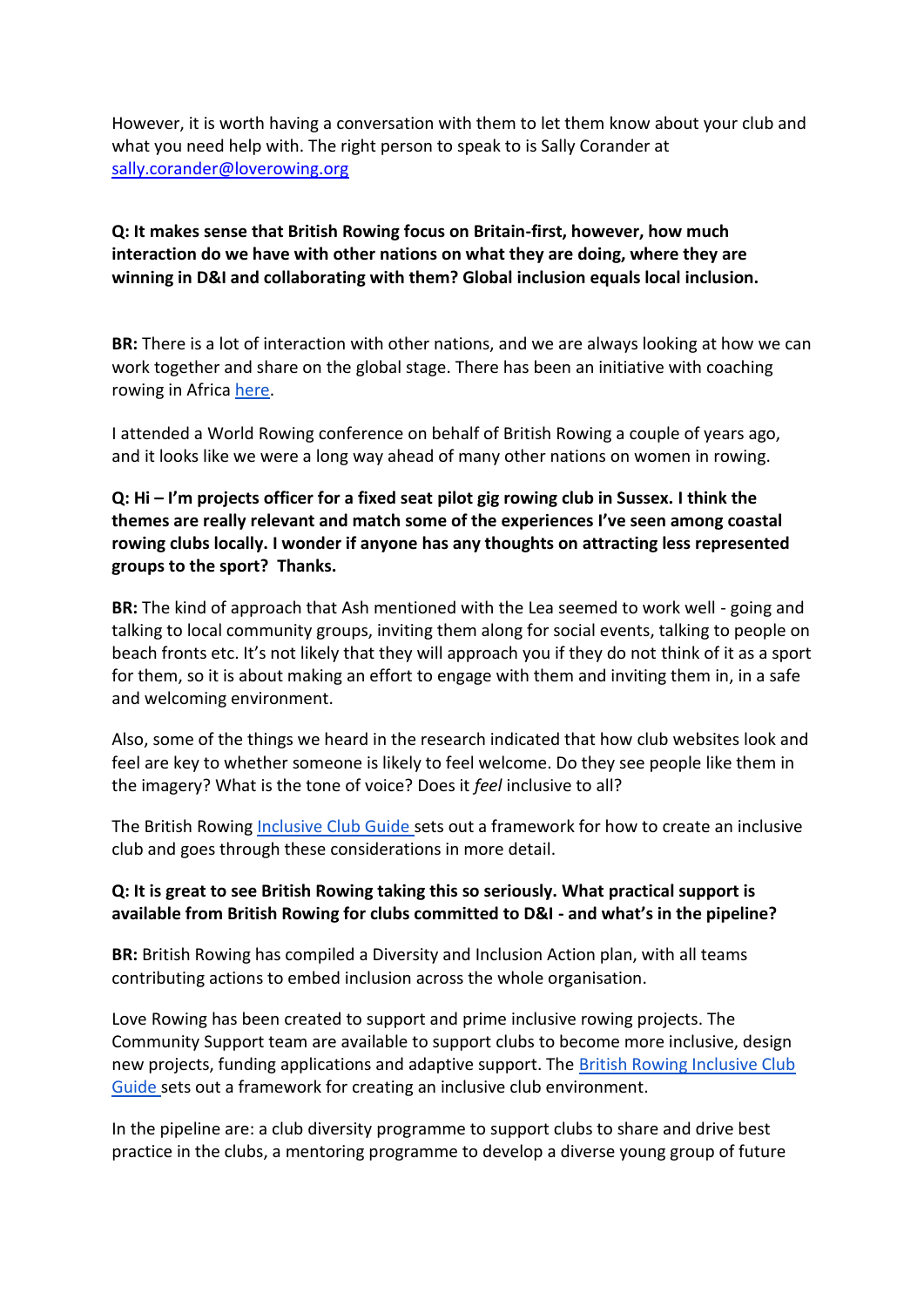leaders, a new coaching programme to support projects to engage young people from under-represented groups and a webinar series tackling all areas of D&I.

## **Q: How does British Rowing think we can address the stereotypes related to HRR and the Boat Races? These two events are inherent to rowing's image - but of course aren't BR affiliated (at least not directly) - and haven't historically been known for making quick changes.**

**BR:** This is a tough one, because as you rightly say, British Rowing do not have direct control over these events, and it will be down to influencing those who do and coming up with some potential ideas that could work for both parties.

We have discussed internally ideas around having a day of events for the Boat Race that could include schools (especially state schools), broader representation of universities with the top two going into the final, but these are just ideas at this stage. The Boat Race is one of the only televised events, so it gives a huge signal about the sport to the broader population and would get a lot of media coverage if it was to get a "shake up".

## **Q: Could Angela or Liz please answer this question: Q: Why has British Rowing chosen to not leverage the annual review used to grant the BR affiliation as a tool for better monitoring of diversity and inclusion and enforcement as well?**

**BR:** This is certainly something that is being discussed within British Rowing and may well be actioned going forwards.

## **Q: As a female umpire, I try to recruit new women to join but would like to know what British Rowing are doing at a local and national level?**

**BR:** Thank you for your support here, you are right that we need more people like you! We need to influence from both inside the umpiring community as well as from the outside.

We are taking the findings of the research to the NUC in January and will be having a dialogue with them about what we can do together to improve the diversity of umpiring. New potential umpires need to feel like it is a welcoming place for them and that they will be accepted no matter who they are. This is something we want to explore further with the NUC and get their ideas on how we can make it a more diverse area of the sport. We need their help and support on this one. If there are people within the umpiring community who are able to influence the agenda on this, then we would like to work alongside them.

## **Q: Excellent discussion on many areas of D&I. Well presented. Great to hear about the other projects that are going on around the country and hope to make contact to discuss what others are doing.**

**BR:** We are working out a way how we continue this conversation with the clubs to support change at the grassroots and currently considering how we set up a club diversity forum or maybe a training programme that clubs can use to share their experience and progress in this space. It is great to see that there is demand from clubs to be involved in this type of